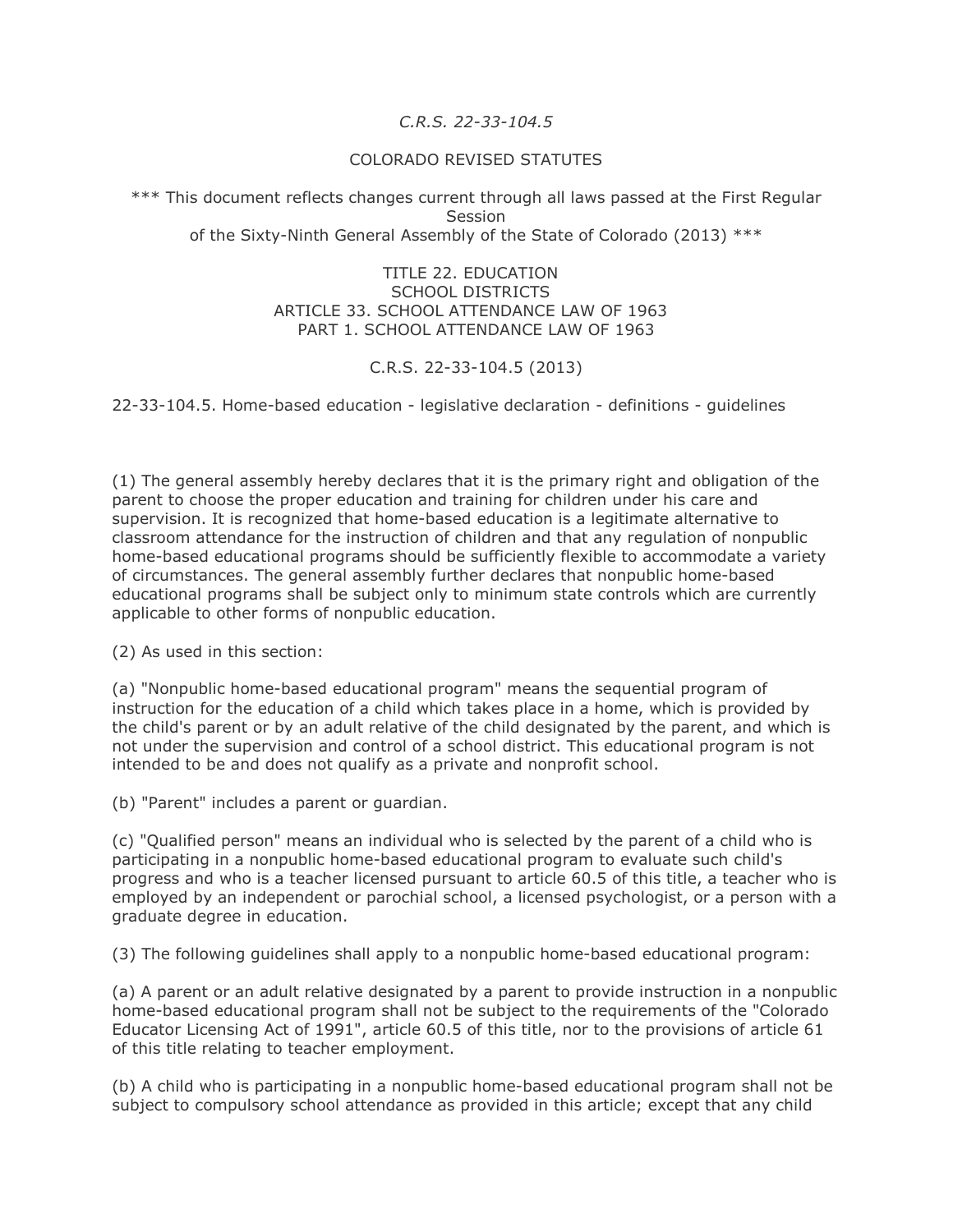who is habitually truant, as defined in section 22-33-107 (3), at any time during the last six months that the child attended school before proposed enrollment in a nonpublic homebased educational program may not be enrolled in the program unless the child's parents first submit a written description of the curricula to be used in the program along with the written notification of establishment of the program required in paragraph (e) of this subsection (3) to any school district within the state.

(c) A nonpublic home-based educational program shall include no less than one hundred seventy-two days of instruction, averaging four instructional contact hours per day.

(d) A nonpublic home-based educational program shall include, but need not be limited to, communication skills of reading, writing, and speaking, mathematics, history, civics, literature, science, and regular courses of instruction in the constitution of the United States as provided in section 22-1-108.

(e) Any parent establishing a nonpublic home-based educational program shall provide written notification of the establishment of said program to a school district within the state fourteen days prior to the establishment of said program and each year thereafter if the program is maintained. The parent in charge and in control of a nonpublic home-based educational program shall certify, in writing, only a statement containing the name, age, place of residence, and number of hours of attendance of each child enrolled in said program. Notwithstanding the provisions of section 22-33-104 (1), a parent who intends to establish a nonpublic home-based educational program is not required to:

(I) Provide written notification of the program to a school district within the state until the parent's child is six years of age;

(II) Establish the program until the parent's child is seven years of age; or

(III) Continue the program or provide the notification after the child is sixteen years of age.

(f) Each child participating in a nonpublic home-based educational program shall be evaluated when such child reaches grades three, five, seven, nine, and eleven. Each child shall be given a nationally standardized achievement test to evaluate the child's academic progress, or a qualified person shall evaluate the child's academic progress. The test or evaluation results, whichever is appropriate, shall be submitted to the school district that received the notification required by paragraph (e) of this subsection (3) or an independent or parochial school within the state of Colorado. If the test or evaluation results are submitted to an independent or parochial school, the name of such school shall be provided to the school district that received the notification required by paragraph (e) of this subsection (3). The purpose of such tests or evaluations shall be to evaluate the educational progress of each child. No scores for a child participating in a nonpublic home-based educational program shall be considered in measuring school performance or determining accreditation pursuant to article 11 of this title.

(g) The records of each child participating in a nonpublic home-based educational program shall be maintained on a permanent basis by the parent in charge and in control of said program. The records shall include, but need not be limited to, attendance data, test and evaluation results, and immunization records, as required by sections 25-4-901, 25-4-902, and 25-4-903, C.R.S. Such records shall be produced to the school district that received the notification required by paragraph (e) of this subsection (3) upon fourteen days' written notice if the superintendent of said school district has probable cause to believe that said program is not in compliance with the guidelines established in this subsection (3).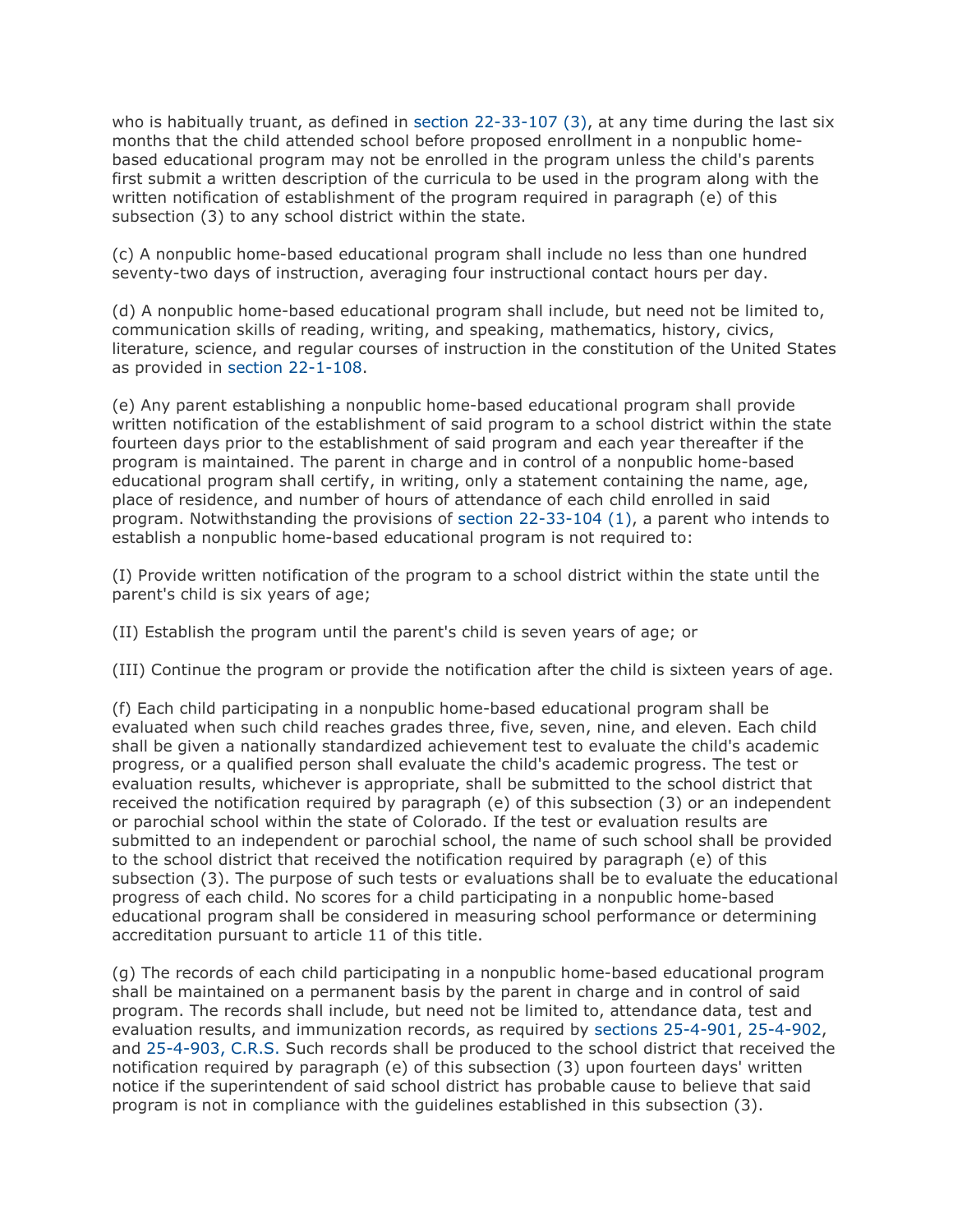(4) Any child who has participated in a nonpublic home-based educational program and who subsequently enrolls in the public school system may be tested by the school district in which the child has enrolled for the purpose of placing the child in the proper grade and shall then be placed at the grade level deemed most appropriate by said school district, with the consent of the child's parent or legal guardian. The school district shall accept the transcripts for credit from the non-public home-based educational program for any such child; except that the school district may reject such transcripts if the school district administers testing to such child and the testing does not verify the accuracy of such transcripts.

(5) (a) (I) If test results submitted to the appropriate school district pursuant to the provisions of paragraph (f) of subsection (3) of this section show that a child participating in a nonpublic home-based educational program received a composite score on said test which was above the thirteenth percentile, such child shall continue to be exempt from the compulsory school attendance requirement of this article. If the child's composite score on said test is at or below the thirteenth percentile, the school district shall require the parents to place said child in a public or independent or parochial school until the next testing period; except that no action shall be taken until the child is given the opportunity to be retested using an alternate version of the same test or a different nationally standardized achievement test selected by the parent from a list of approved tests supplied by the state board.

(II) If evaluation results submitted to the appropriate school district pursuant to the provisions of paragraph (f) of subsection (3) of this section show that the child is making sufficient academic progress according to the child's ability, the child will continue to be exempt from the compulsory school attendance requirement of this article. If the evaluation results show that the child is not making sufficient academic progress, the school district shall require the child's parents to place the child in a public or independent or parochial school until the next testing period.

(b) If the child's test or evaluation results are submitted to an independent or parochial school, said school shall notify the school district that received the notification pursuant to paragraph (e) of subsection (3) of this section if the composite score on said test was at or below the thirteenth percentile or if the evaluation results show that the child is not making sufficient academic progress. The school district shall then require the parents to proceed in the manner specified in paragraph (a) of this subsection (5).

(6) (a) If a child is participating in a nonpublic home-based educational program but also attending a public school for a portion of the school day, the school district of the public school shall be entitled to count such child in accordance with the provisions of section 22- 54-103 (10) for purposes of determining pupil enrollment under the "Public School Finance Act of 1994", article 54 of this title.

(b) (I) For purposes of this subsection (6), a child who is participating in a nonpublic homebased educational program has the same rights as a student enrolled in a public school of the school district in which the child resides or is enrolled and may participate on an equal basis in any extracurricular or interscholastic activity offered by a public school or offered by a private school, at the private school's discretion, as provided in section 22-32-116.5 and is subject to the same rules of any interscholastic organization or association of which the student's school of participation is a member. A school district, a public school, or an interscholastic organization or association shall not require a child who is participating in a nonpublic home-based educational program and who chooses to participate in an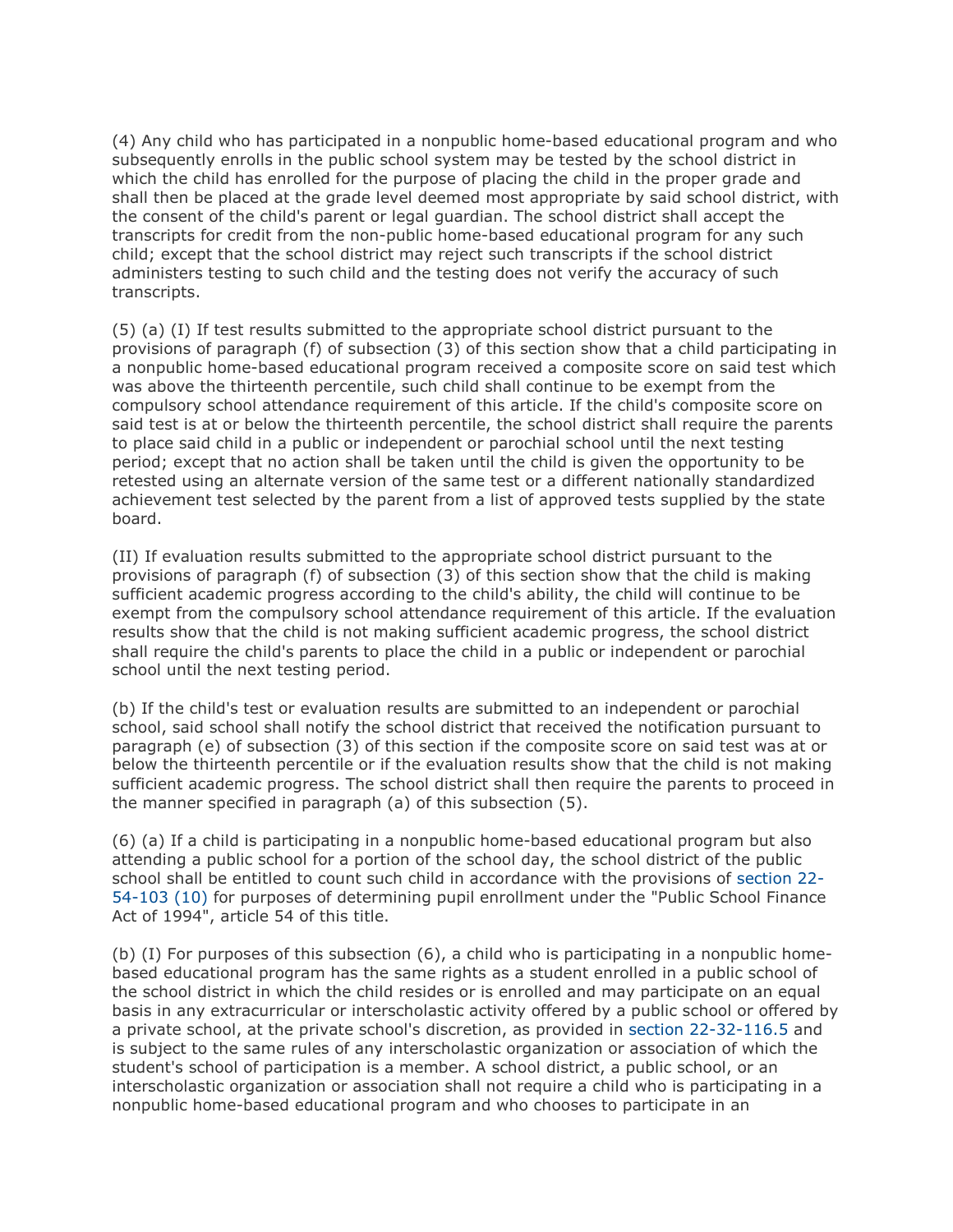extracurricular activity at a public school selected by the district to enroll in a course or to complete any course credits as an eligibility requirement or other condition for participating in the extracurricular activity at the district-selected school of participation; except that the school district, public school, or interscholastic organization may require the student to enroll in a course if the extracurricular activity is an extension of the course, such as a performing arts group.

(II) (A) Except as provided for in sub-subparagraph (B) of this subparagraph (II), for purposes of section 22-32-116.5, the school district of attendance for a child who is participating in a nonpublic home-based educational program shall be deemed to be the school district that received the notification pursuant to paragraph (e) of subsection (3) of this section.

(B) For purposes of section 22-32-116.5, the school district of attendance for a child who withdraws from a public or private school more than fifteen days after the start of the school year and enters a non-public home-based educational program shall be the school district or private school from which the child withdrew for the remainder of that school year. If, during the remainder of that academic year, the child chooses to participate in extracurricular or interscholastic activities at the same school and was eligible for participation prior to withdrawing from the school, the child remains eligible to participate at such school.

(c) No child participating in an extracurricular or interscholastic activity pursuant to paragraph (b) of this subsection (6) shall be considered attending the public school district where the child participates in such activity for purposes of determining pupil enrollment under paragraph (a) of this subsection (6).

(d) As used in this subsection (6), "extracurricular or interscholastic activities" shall have the same meaning as "activity" as set forth in section 22-32-116.5 (10).

(e) If any fee is collected pursuant to this subsection (6) for participation in an activity, the fee shall be used to fund the particular activity for which it is charged and shall not be expended for any other purpose.

**HISTORY:** Source: L. 88: (6) amended, p. 812, § 12, effective May 24; entire section added, p. 766, § 1, effective July 1.L. 93: (6) amended, p. 457, § 2, effective April 19.L. 94: (2)(c) added and (3)(e), (3)(f), and (5) amended, p. 618, § § 1, 2, effective April 14;  $(3)(b)$ , IP(6)(b),  $(6)(b)(II)$ , and  $(6)(b)(V)$  amended, p. 677, § 2, effective April 19; (6)(a) amended, p. 813, § 29, effective April 27; (6)(e) added, p. 1283, § 8, effective May 22;  $(6)(b)$  and  $(6)(c)$  amended and  $(6)(d)$  added, p. 2837, § 2, effective June 7.L. 96:  $(6)(b)$ and (6)(d) amended, p. 1022, § 2, effective May 23.L. 2000: (3)(b), (3)(e), (3)(f), (3)(g), (4), (5), (6)(a), and (6)(b) amended, p. 369, § 22, effective April 10; (2)(c) and (3)(a) amended, p. 1857, § 61, effective August 2.L. 2001: (3)(b), (3)(f), (4), and (6)(b)(I) amended, p. 1494, § 17, effective June 8.L. 2006: (3)(e) amended, p. 1213, § 4, effective July 1, 2007.L. 2007: (3)(e) amended, p. 71, § 2, effective July 1, 2008.L. 2009: (3)(f) amended, (SB 09-163), ch. 293, p. 1543, § 47, effective May 21.L. 2013: (6)(b)(I) amended, (HB 13-1095), ch. 144, p. 466, § 1, effective April 26.

Editor's note: Subsection  $(6)(d)$  was numbered as subsection  $(6)(f)$  in House Bill 94-1094 but was renumbered on revision for ease of location.